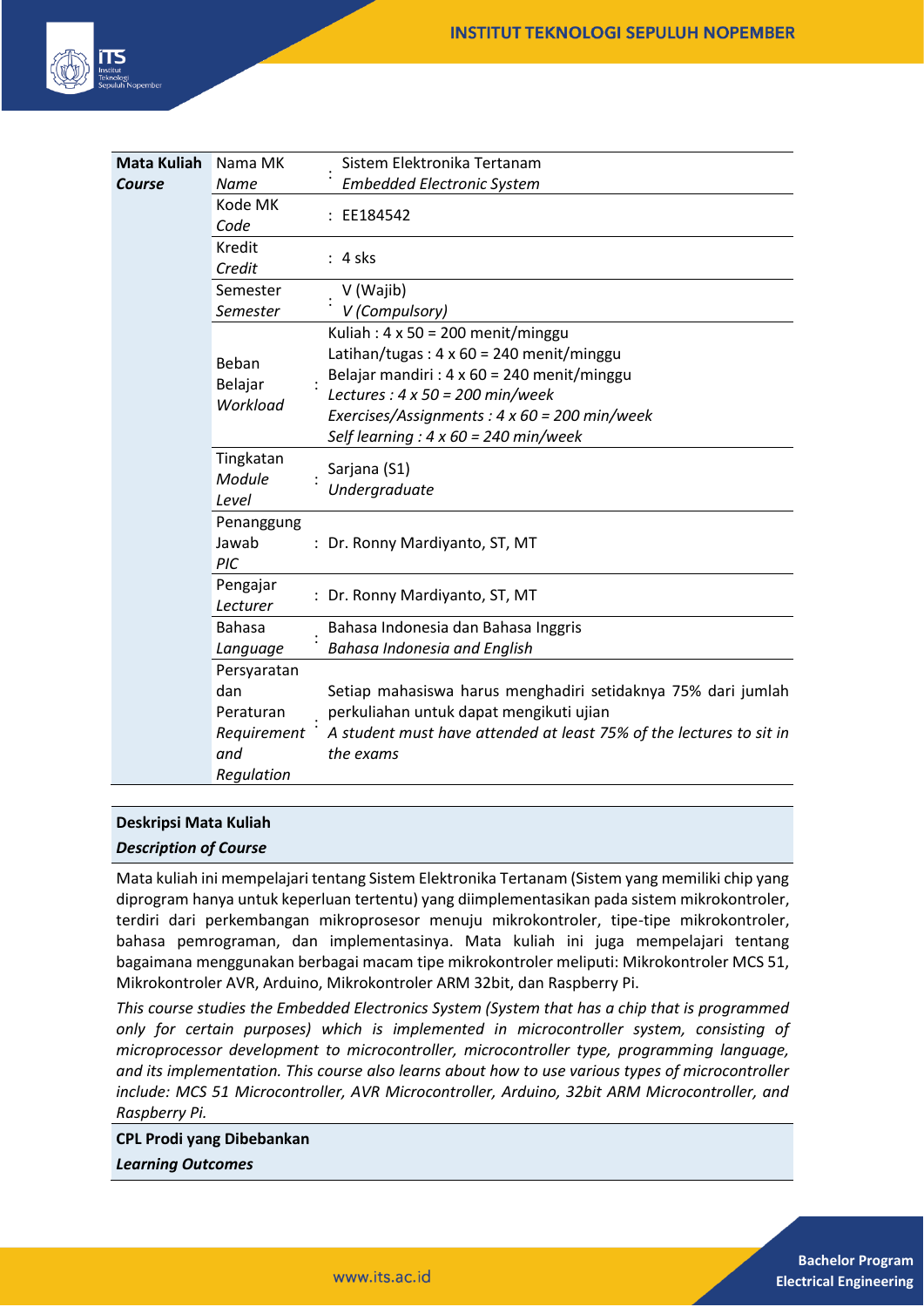

(CPL-03) Mampu mendesain komponen, sistem, dan proses yang logis dan realistis sesuai dengan spesifikasi yang ditentukan dengan mempertimbangkan aspek keselamatan, sosial, budaya, lingkungan, dan ekonomi

*(PLO-03) Capable to design logical and realistic components, systems and processes in accordance with specified specifications by considering safety, social, cultural, environmental and economic aspects*

(CPL-10) Mampu mengetahui dan menyikapi perkembangan terkini dibidang ilmu pengetahuan dan teknologi dengan mengedepankan nilai-nilai universal

*(PLO-10) Capable to know and respond to the latest developments in science and technology by promoting universal values*

(CPL-11) Mampu menerapkan metode, ICT, dan perangkat modern dalam penyelesaian permasalahan dibidang teknik elektro

*(PLO-11) Capable to apply methods, ICT, and modern devices in solving problems in the field of electrical engineering*

**Capaian Pembelajaran Mata Kuliah**

### *Course Learning Outcomes*

(CPMK-01) Menguasai konsep dasar dari mikrokontroler MCS51, AVR, ARM 32bit, dan Embedded System.

*(CLO-01) Master the basic concepts of microcontroller MCS 51, AVR, ARM 32 bit, and Embedded System.*

(CPMK-02) Mampu menerapkan konsep mikrokontroler tipe MCS51, AVR, ARM 32 bit, dan Embedded System

*(CLO-02) Mastering the concept of microcontroller type MCS51, AVR, ARM 32 bit, and Embedded System*

(CPMK-03) Mampu mengimplementasikan mikrokontroler tipe MCS51, AVR, ARM 32 bit, dan Embedded system board

*(CLO-03) Able to implement microcontroller type MCS51, AVR, ARM 32 bit, and Embedded system board.*

(CPMK-04) Mampu menginternalisasi semangat kemandirian, kejuangan, dan kewirausahaan *(CLO-04) Able to internalize the spirit of independence, struggle, and entrepreneurship.*

| Topik/Pokok Bahasan  |                                                                         |  |
|----------------------|-------------------------------------------------------------------------|--|
| <b>Main Subjects</b> |                                                                         |  |
|                      | 1. Pengantar Sistem Elektronika Tertanam                                |  |
|                      | Introduction of Embedded Systems                                        |  |
|                      | 2. Mikrokontroler MCS 51                                                |  |
|                      | Microcontroller MCS 51                                                  |  |
| 3.                   | GPIO, Timer, Counter, Interupt, Komunikasi Serial, I2C, CAN, Onewire    |  |
|                      | GPIO, Timer, Counter, Interupt, Serial Communication, I2C, CAN, Onewire |  |

4. Bahasa Assembly untuk MCS 51 *Assembly Language for MCS 51*